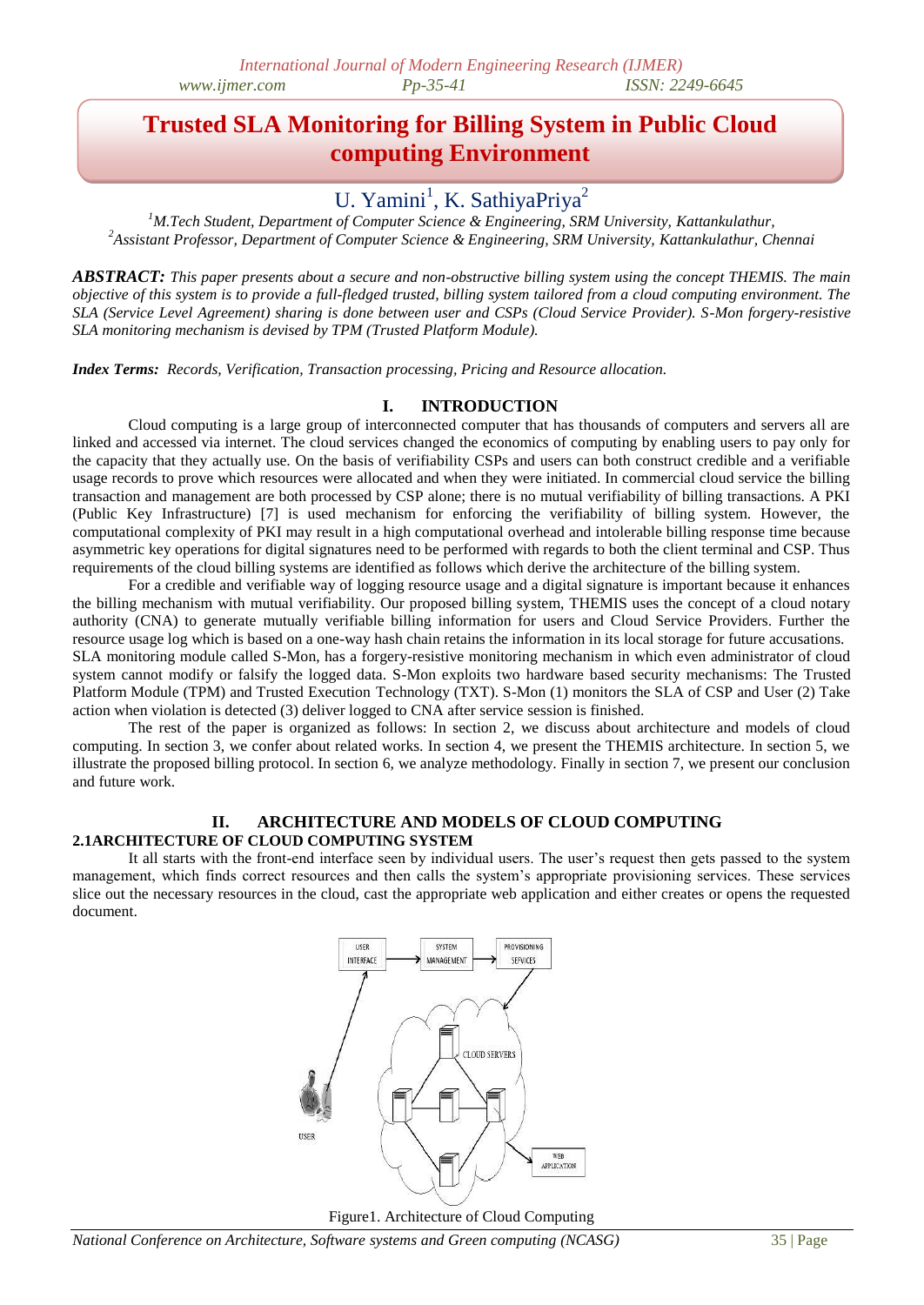# **2.2 SERVICE MODELS**

**Infrastructure-as-a-service (IaaS):** which is the basic cloud service model, cloud providers offers computers, and as a physical or more often as virtual machines, and other resources. Other resources in IaaS clouds include images in a virtual machine image library, raw (block) and file-based storage, load balancers, IP addresses, virtual local area networks (VLANs), firewalls, and software bundles. Users use an IaaS may wish to figure out the billed charges for the total service time and guaranteed service level.

**Platform as a service (PaaS):**This is a category of cloud computing services that provide a computing platform and a solution stack as a service. Along with SaaS and IaaS, it's a service model of cloud computing. In this model, the consumer producesthe software using tools and libraries from the provider. The consumer also charge software deployment and configuration settings. The provider contributes the networks, servers and archive.

**Software as a service (SaaS):**sometimes referred to as "on-demand software", it's a software delivery model in which software and associated data are centrally hosted on the cloud. SaaS is typically anacquired by users using a thin client via a web browser. SaaS is a common delivery model for many business applications, including auditing, collaboration, customer relationship management (CRM), management information systems (MIS), enterprise resource planning (ERP), invoicing, human resource management (HRM), content management (CM) and service desk management. If a company uses a PaaS or SaaS the accounting department of the company may require the service usage logs so as to verify the billed charges by clicking company's total number of running software program or platforms.

# **2.3DEPLOYMENT MODELS**

**Private cloud:**It is entirely dedicated to the needs of a single organization. Private cloud can be on or off premises. An onpremise resides in the owner's computer room or data center and managed by the organizations own IT staff. An offpremisetakes advantage of existing facilities and expertise of an outsourcing company such as co-location hosting facility. Advantage of private cloud is that an organization can design it, change it over time, control the quality of service provided. Disadvantages are it requires investment of expertise, money and duration.

**Public cloud:**It is a multitenant cloud that is owned by a company that typically sells the services it provides to the general public. Advantage of public cloud is that it is always ready to use without delays, no need to invest in internal IT infrastructure.

**Hybrid cloud:**It is also known as cross-premises cloud uses a private and public cloud at the same time, with services spanning both deployments. Advantage of hybrid cloud are it control of security and compliance from private cloud, cost effective flexibility and scalability from public cloud and a single service spanning both.

**Community cloud:** It is owned, managed, shared and operated by many organizations. This open cloud can use many technologies. Community clouds are extremely complex and are a shared risk.

# **III. RELATED WORKS**

Billing systems that track and verify the usage of computing resources have been actively studied and developed in the research area of grid and cloud computing. Many studies have analyzed already existing billing systems of grid and cloud computing environments [11], [12]. They have tried to identify the new requirements of the shift in the computing paradigm from grid computing to cloud computing. In this section, we briefly confer experimental results as we evaluate existing billing systems in terms of their security level and billing overhead. We assess the billing systems in an identical computing and network environment.

# **3.1EXISTING SYSTEM**

The billing system with limited security concerns and the micropayment-based billing system require a relatively low level of computational complexity. The micropayment-based schemes such as PayWord [8], MiniPay [6], e-coupons [9],

| System                                                  | Transac<br>tion<br>Integrit | Non-<br>Repudia<br>tion | Trusted<br>SLA<br>monitor<br>ing | <b>Billing</b><br>Latency |
|---------------------------------------------------------|-----------------------------|-------------------------|----------------------------------|---------------------------|
| <b>Billing</b><br>System<br>with<br>limited<br>Security | No                          | No                      | No                               | Avg.<br>4.06ms            |
| Micropay<br>ment-<br>based<br>Billing<br>System         | Yes                         | No                      | No                               | Avg.<br>4.70ms            |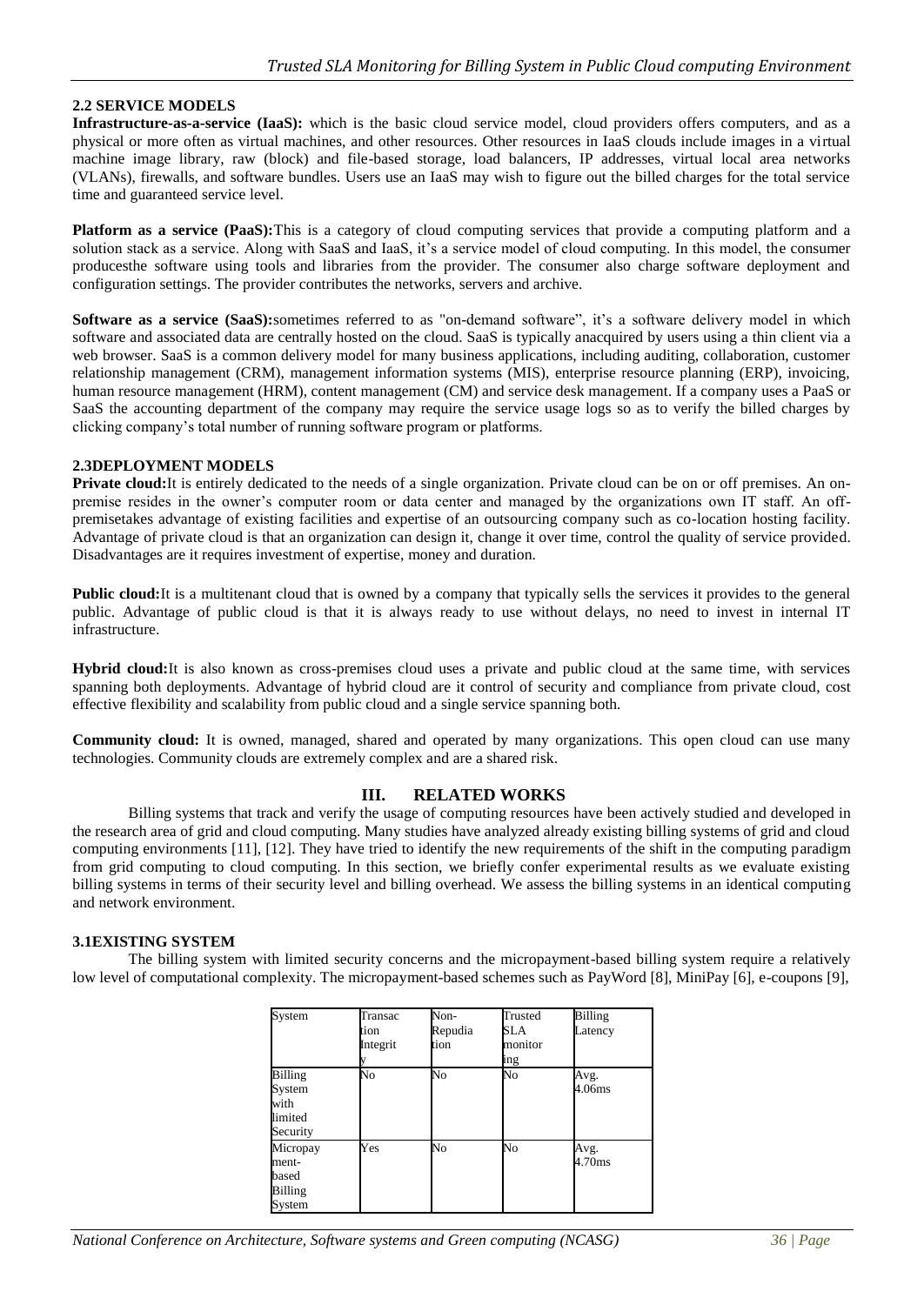| PKI-based<br>billing<br>svstem | Yes | Yes | No  | Avg.<br>82.51ms |
|--------------------------------|-----|-----|-----|-----------------|
| <b>THEMIS</b>                  | Yes | Yes | Yes | Avg.<br>4.89ms  |

and NetPay [10]. The average billing latency for billing system with limited security is 4.06ms, for micro payment-based billing system is 4.07ms. Nevertheless, these systems are inadequate in terms of transaction integrity, non-repudiation and trusted SLA monitoring. In spite of the consensus that PKI-based billing system offers a high level of security through two security functions excluding trustworthySLAmonitoring, the security comes at the price of extremely complex PKI operations with the average billing latency of 82.51ms. Consequently, when a PKI-based billing system is used in cloud computing environment the high computational complexity causes high deployment cost and high operational overload because the PKI operations must be performed by the user and the CSP.

## **3.2 PROPOSED SYSTEM**

In this paper, we propose a secure and non-obstructive billing system called THEMIS as a remedy for the above mentioned limitations. The system uses a novel concept of a cloud notary authority (CNA) for the supervision of billing. The CNA generates mutually verifiable binding information that can be used to resolve future disputes between a user and CSP in a computational efficient way. Further scalability and fault tolerance is done in banking side by providing security for bill payment which is a web service. This leads to faster time to market, minimal computational cost, accurate, consistent and competitive pricing. The average billing latency of THEMIS is 4.89ms.

# **IV. THEMIS ARCHITECTURE**

While deliberating on the system requirements mentioned above, we position the design of our billing system and protocol on two principles: verifiable billing with a cloud notary authority; and computationally efficient billing transactions. In this section, we presentthe overall architecture and billing process of THEMIS.

# **4.1. The Proposed THEMIS Infrastructure**

Figure2 shows the overall architecture of our THEMIS billing infrastructure. The four major components of the architecture are listed as follows:

**Cloud Service Provider (CSP):** The CSP enables users to scale their capacity upwards or downwards in accordance with their computing requirements and to pay only for the capacity that they actually use.

**Users:** We assume that users are thin clients who use services in the cloud computing environment. To use services in such an environment, each user makes a request to the CSP with a billing transaction.

**Cloud Notary Authority (CNA):** The CNA provides a mutually verifiable integrity mechanism that combats the malicious behavior of users or the CSP. The method, which involves a generation of mutually verifiable binding information among all the involved entities on the basis of a one-way hash chain, is computationally active for a thin client and the CSP.

**Trusted SLA Monitor (S-Mon):** The S-Mon has a forgery-resistive SLA measuring and logging mechanism, which enables it to monitor SLA violations and take corrective actions in a trusted-manner.



Figure 2.Overall architecture and process flow of THEMIS

After the service period is finished, the data logged by S-Mon are delivered to the CNA. We devised S-Mon so that it can be deployed as an SLA monitoring module in the computing resources of the user.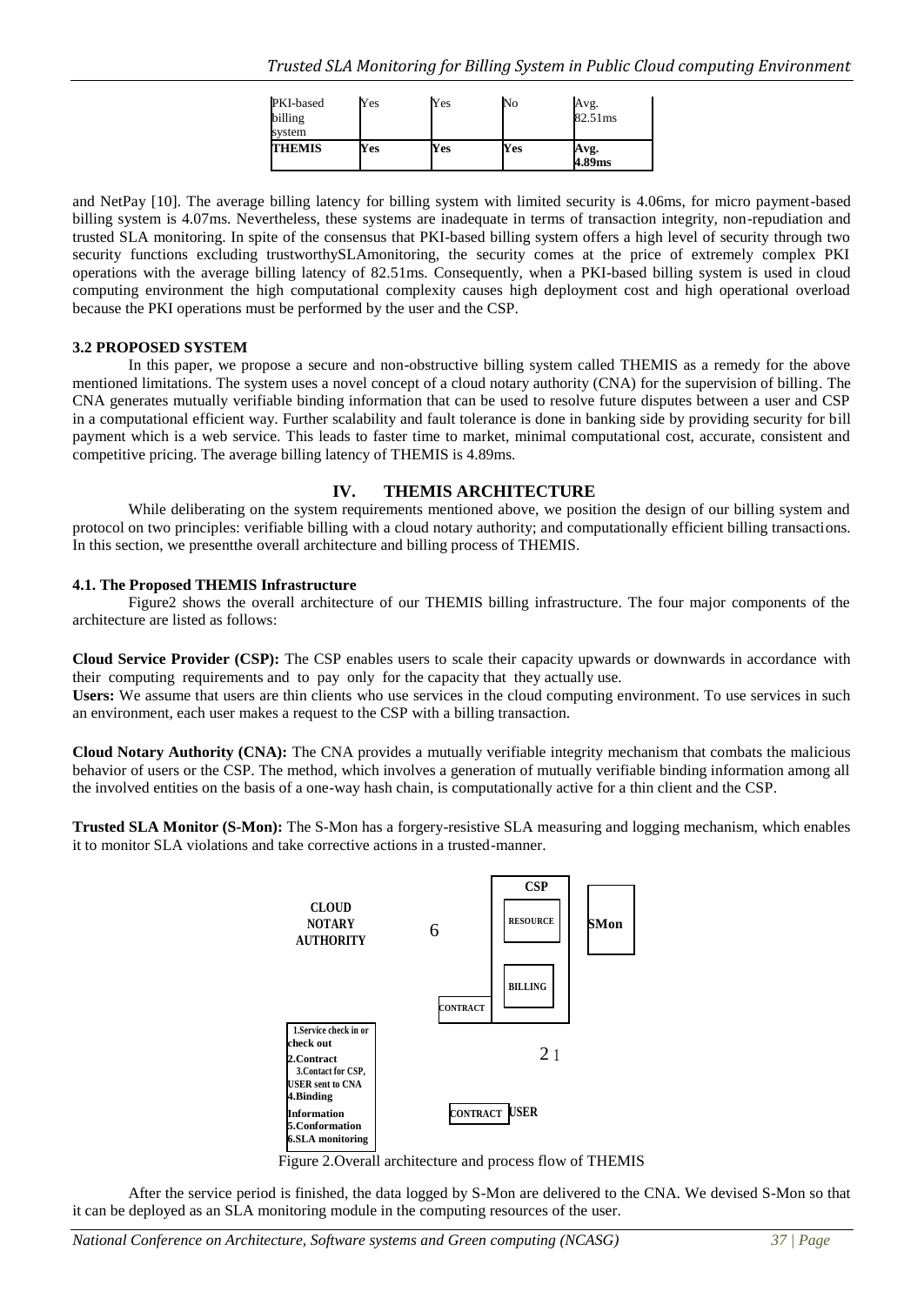# **4.2 Overall Billing Process of THEMIS**

After a registration phase, THEMIS can use the above components to provide a mutually verifiable billing transaction without asymmetric key operations of any entities. The registration phase involves mutual authentication of the entities and the generation of a hash chain by each existence. The hash chain element of each entity is integrated into each billing transaction on a hash chain basis; it enables the CNA to verifythe correctness of the billing transaction. In addition, SMon has a forgery-resistive SLA measuring and logging mechanism. THEMIS consequently supervises the billing; and, because of its equality, it is likely to be accepted by users and CSPs akin. The billing transactions can be performed in two typesof transactions: a service check-in for starting a cloud service session and a service check-out for finalizing the service conference. These two transactions can be made in identical way. Each billing transaction is performed by the transmission of a report, called a µ-contract. A µ- contract is a data structure that contains a hashed value of a billing framework and the hash chain element of each entity. With the sole esteem to decrypt both the  $\mu$ -contract from the CSP and the  $\mu$ -contract of the user, the CNA can act as a third party to attest the consistency of the billing context between the user and the CSP.

## **The main steps are as follows:**

- 1. The user generates a cloud resource request message and sends it to the CSP.
- 2. The CSP sends the user a µ-contract-CSP message generated with a digital signature from a CSP hash chain.
- 3. The user generates a  $\mu$ -contract with a hash chain- based digital signature of the user and sends it to the cloud notary authority.
- 4. The cloud notary authority performs transactions to verify the µ-contract from the user.
- 5. The billing process is completed when the user and the CSP receive confirmation from the cloud notary authority.
- 6. Finally, in the case of anassistance check-in, the S-Mon of the user's cloud resource transmits authentication data of the S-Mon to the CNA. In the case of aassistance check-out, S-Mon sends a report of the SLA monitoring results to the CNA.

# **V. PROPOSED BILLING PROTOCOL**

During deliberating on our system design philosophy, we did our utmost to streamline the computation and communication overhead of the billing operation. Our novel µ-contract is accomplished by a hash function and it exclusively distributes keys among entities. It can optimize the computing and communication overheads of the billing mechanism and facilitates mutual verifiability and integrity for cloud resource usage. In this section, we describe the overall transactions of the proposed billing protocol. Table 1 describes the proposed protocol.



**Table1. Notations of the entities and messages**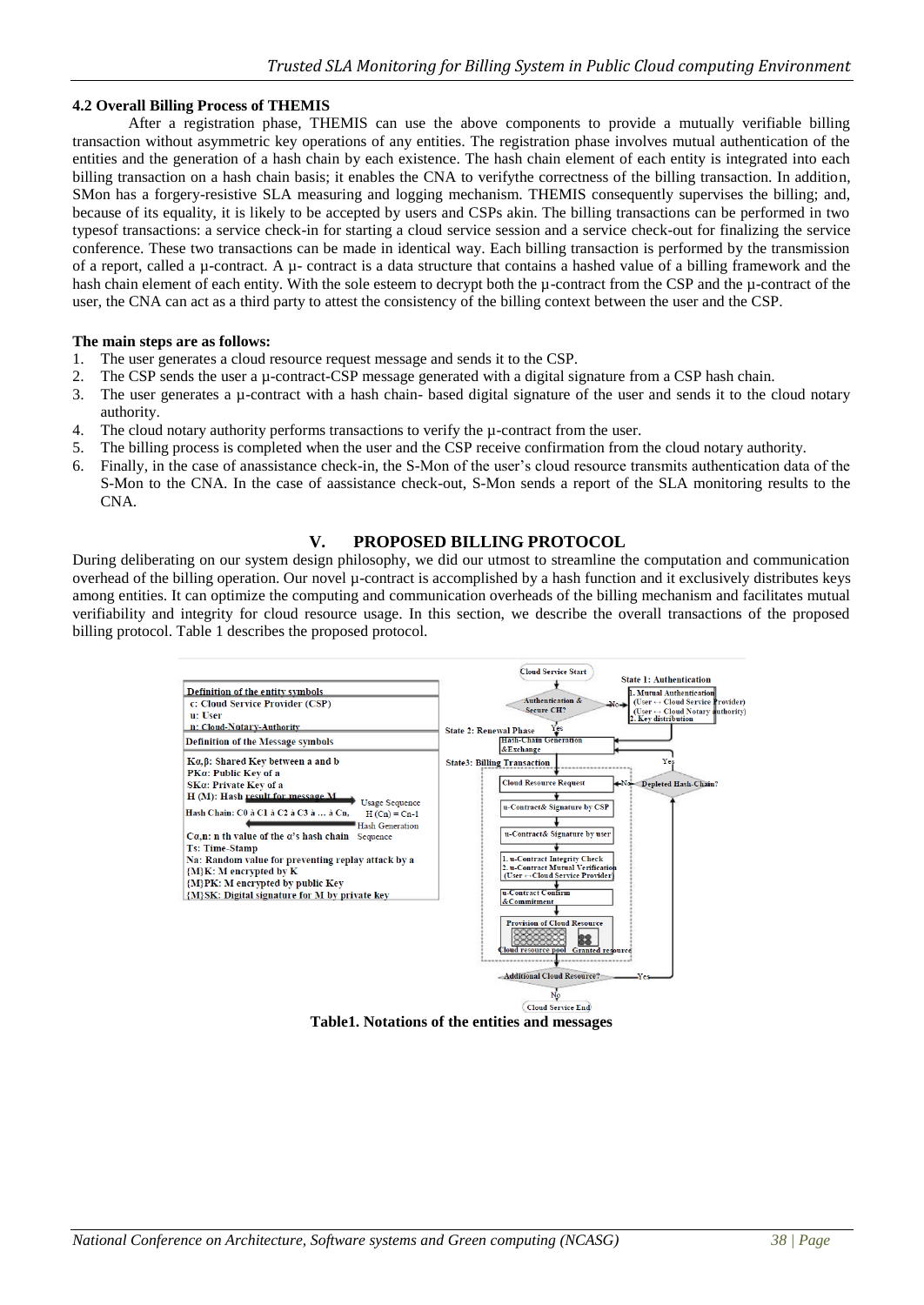

**Figure1. Overall billing transactions of THEMIS**

# **5.1. Flow Diagram of the Billing Protocol**

Figure 3 present a flow diagram to present the transactions of the proposed billing protocol. Figure 4 describes the overall billing transactions and the message specification that describe the proposed protocol. The protocol consists of three states are:

**State 1:** When a user first accesses the CSP, mutual PKI-based authentications are performed by the user, the CSP, and the cloud notary authority. Throughout the mutual authentications, the following three keys are shared exclusively among the user, the cloud notary authority, and the CSP:

- *- User*↔*CSP: Ku,c*
- *User*↔*CNA: Ku,n*

 $\text{-} CSP \leftrightarrow \text{CNA}: Kc.n$ 

*State 2:* In this phase the user, the CSP, and the CNA generate a hash chain of length N by applying the hash function N times to a random value  $(Cu, N, Cc, N)$  so that a final hash  $(Cu, 0, Cc, 0)$  can be obtained. The user and the CSP execute to the hash chain by digitally signing the final hash (Cu,0, Cc,0), and by registering them and the keys (Ku,n, Kc,n). As shown in Figure 4, the purpose of this registration is to share with the cloud notary authority and to receive the hash chain (Cn,0) generated by the cloud notary authority. Once the commitment of the one-way hash chains is strongly completed, State 2 is skipped until the corresponding hash chain either expires or is revoked. The user generates a  $\mu$ -contractby using the symmetric key operation and hash function and then transmits the contract to the cloud notary authority.

When the u-contract is received from the user, the cloud notary authority verifies the contract and sends confirmation messages to both the user and the CSP. When the confirmation message is received from the cloud notary authority, the user and the CSP confirm the contract between the user and CSP and the billing operation is terminated.

# **VI. METHODOLOGY**

- **6.1Modules**
- User Interface Design
- Cloud Service Provider
- **User**
- Cloud Notary Authority (CNA)
- Monitor
- Action against SLA violation
- Bank

# **6.2Module Description**

## *6.2.1 User Interface Design*

User Interface Design have a purpose that a user to move from login page to user page of the website. In this we want to enter our user name and password provided by Service provider. If we enter the valid password and user name then only the user can move login page to user window while entering user name and password it will check username and password is match or not. If we enter any wrong username or wrong password it generates some error message. So we are preventing from unauthorized user entering into the service provider website. It will provide a good security for our project. So Service provider contain user name and password server also check the authentication of the user. It will improve the security and preventing from unauthorized user enters into the website. In our project we are using java swings for creating design. Here we are validating the users who are going to access the Service providers.

## **6.2.2CloudService Provider**

Service provider has a job of providing a service like software to the cloud users. In our proposed method, CSP doesn't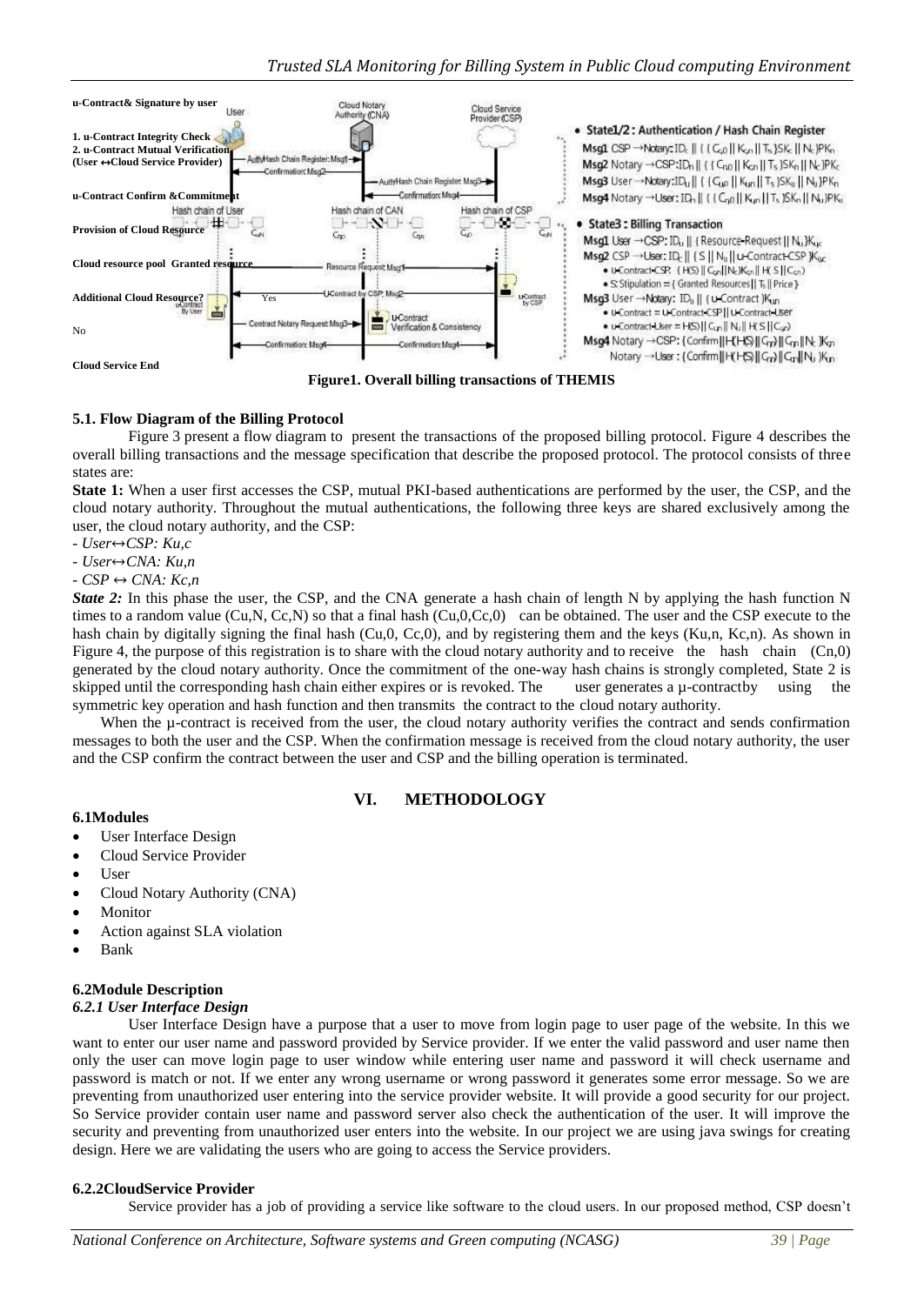provide billing transaction to the user. It is due to the reason if billing transaction performed in the CSP then complexity in security to be provided for billing transaction increases the overhead. If the user logged in for service, CSP validate the user whether he\she is an authenticated user or not. Once if user is found authenticated user then it waits for service check in message else it found any unauthenticated user it will send the error message. If it received the service check in message then it responds the user by transmitting the agreement and hash chain (one time key). After getting the service request from the user, CSP provide the requested service to the user. It is also have a contact with the Cloud notary authority. It will provide the service until it receive the service checkout message. The CSP enables users to scale their capacity upwards or downwards regarding their computing requirements and to pay only for the capacity that they actually use.

# **6.2.3User**

User can access a service from the Cloud Service Provider by authenticated login process. We assume that users are thin clients who use services in the cloud computing ambiance. To start a service session in such an environment, each user makes a service check-in appeal to the CSP with a billing transaction. To boundary the service session, the user can make assistance check-out request to the CSP with a billing transaction. Once if the users send the service check-in message it can get the contract from the CSP. After receiving the one time keywords in the contract it can be able to access the service from the CSP. Now user log details are stored in Monitor for future disputes. After accessing the service, user want billing transaction. If he\she wants the bill means it should send the contract of the CSP with contract of the user to the CNA. If both the details checked by the CNA are identical then user can receive the bill binding information along with confirmation message. If any error occurred or forgery activity found from the user side then the user will receive the penalty for that.

## **6.2.4Cloud Notary Authority (CNA)**

Cloud Notary Authority acts as a THEMIS in our cloud billing transaction. He is an authority to generate the billing transaction for the cloud service. The CNA provides a mutually verifiable integrity mechanism that combats the malicious behavior of users or the CSP. The course of action, which involves a generation of mutually verifiable binding information among all the involved entities on the basis of a one-way hash chain (One time key), is computationally efficient for a user and the CSP. If user wants billing for the service then it sends the contract of the user and contract of CSP to the CNA. In CNA it checks both the contract; if it is found as identical then it generates the bill as binding information and sends the confirmation message to the user and the CSP. If it is not identical then it receives the log details from the monitor. If forgery found at user side it sends the penalty to the user. If it found at CSP side it cancels the payment to the CSP. CNA provide the billing transaction which can be verifiable and also forgery resistive in cloud environment.

## **6.2.5Monitor**

Monitor is a module which continuously monitors all the log activities of the CSP and the user. For monitoring it uses a technique called S-Mon. The S-Mon has a forgery-resistive SLA measuring and logging mechanism, which enables it to overseer SLA violations and take corrective actions in a devoted manner. After the service session is accomplished, the data logged by S-Mon are dispatched to the CNA. We devised S-Mon in such a way that it can be deployed as an SLA monitoring module in the computing resources of the user. Once SLA has been violated S-Mon sends all the log details to the CNA. After verifying the log details CNA perform further action. Monitor has a local repository for storing all the log details of the user to monitor the SLA for the future disputes. So it can be verifiable in future too. Here monitor plays important role against billing transaction forgery which leads to forgery resistive billing transaction.

## **6.2.6Action against SLA violation**

Once the CNA found forgery from cloud services it can't directly take any action against them without knowing the reason. At that time it sends the message to Monitor to send the all log details about the transaction. Once it receives the log message from the monitor it compares the contract and the log details. Once the forgery found from CSP side it cancels the payment to the CSP and send the message to the CSP. If it found from the user side it assign penalty to the user according to the severity of the forgery from the user side and sends the message to the user. CNA also maintains the local repository after the action taken against the SLA violation.

## **6.2.7Bank**

The security for the SLA from user side is further extended even during the bill payment to the bank. Once the bill is generated and when user tries to pay the bill online through any bank the amount text box is automatically filled by the admin thus user cannot change the value. Even if he tries to edit the amount the system will protect from doing so and protect from paying the wrong bill to bank. Thus scalability fault tolerance and robustness is achieved in throughout the project.

# **VII. CONCLUSION AND FUTURE WORK**

Our motto was to provide a full-fledged verifiable and non-obstructive billing solution tailored for a cloud computing environment. To consummate this task, we thoroughly reviewed the ways in which conventional billing systems are used in the environment, and we consequently derived blueprints for our mutually verifiable and computationally efficient billing system called THEMIS. Moreover consuming conventional billing systems, we conceived and implemented the concept of a cloud notary authority that supervises billing to make it more objective and acceptable to users and CSPs